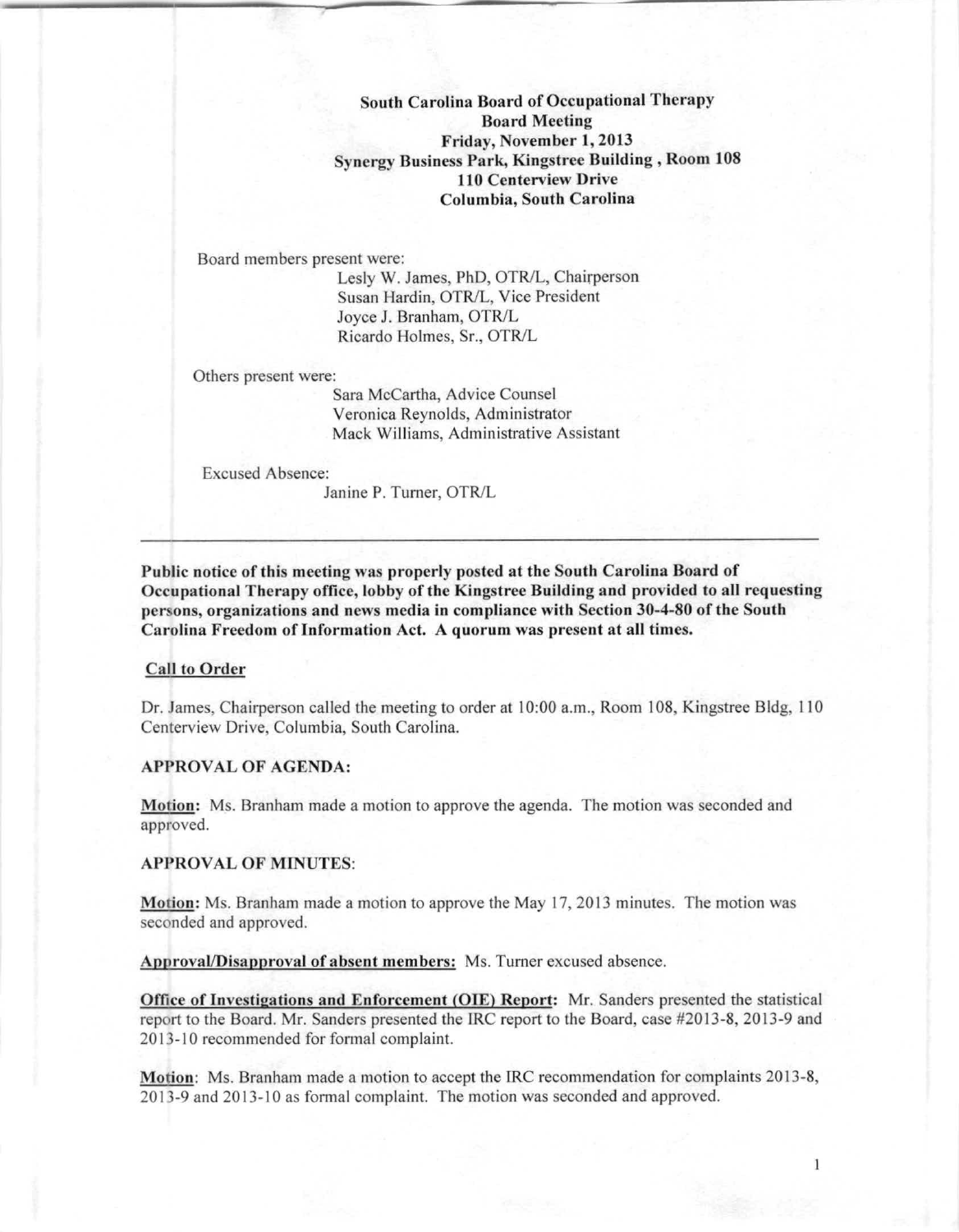Office of General Counsel (OGC) Report: Mr. Hanks, Assistant General Counsel presented the OGC report to the Board. Six (6) cases are currently open, four (4) of those cases are pending consent and the other two (2) are pending additional actions.

Finance Report: Ms. Reynolds presented the financial report to the Board. Board Members traveling in the future would need to purchase their airline tickets in advance and file for reimbursement. She also indicated all licensees that were audited for their NBCOT certification **were in compliance.**

# Agreement to Relinquish License to Practice

Benjamin King: Mr. King did not make personal appearance before the Board and was not represented by legal counsel. Mr. Hanks, Assistant General Counsel from the Office of General Counsel presented to the Board a signed agreement from Mr. King relinquishing his license to practice as an Occupational Therapy Assistant.

Motion: Ms. Hardin made a motion to accept the agreement from Mr. King to relinquish the license to practice. The motion was seconded and approved.

## **Consent Agreement**

Brigitte King: Ms. King did not make personal appearance before the Board and was not represented by legal counsel. Mr. Hanks, Assistant General Counsel from the Office of General Counsel presented the signed consent agreement to the Board.

Motion: In open session, Mr. Holmes made a motion to accept the consent agreement. The motion was seconded and approved.

Jennifer Russell: Ms. Russell did not make personal appearance before the Board and was not represented by legal counsel. Mr. Hanks, Assistant General Counsel from the Office of General Counsel presented the signed consent agreement to the Board.

Motion: In open session, Ms. Hardin made a motion to accept the consent agreement. The motion was seconded and approved.

#### **Application Hearings**

Stephanie Weilnau: Ms. Weilnau made a personal appearance before the Board and was not represented by legal counsel. The purpose of the hearing was to determine if a license should be granted as an Occupational Therapist.

Motion: In open session, Mr. Holmes made a motion to accept the renewal application and grant a license to practice Occupational Therapy. The motion was seconded and approved.

Laura Taylor: Ms. Taylor made a personal appearance before the Board and was not represcnted by legal counsel. The purpose of the hearing was to determine if a license should be granted as an Occupational Therapist Assistant.

Motion: Ms. Branham made a motion to go into Executive Session to receive legal advice from counsel. The motion was seconded and approved.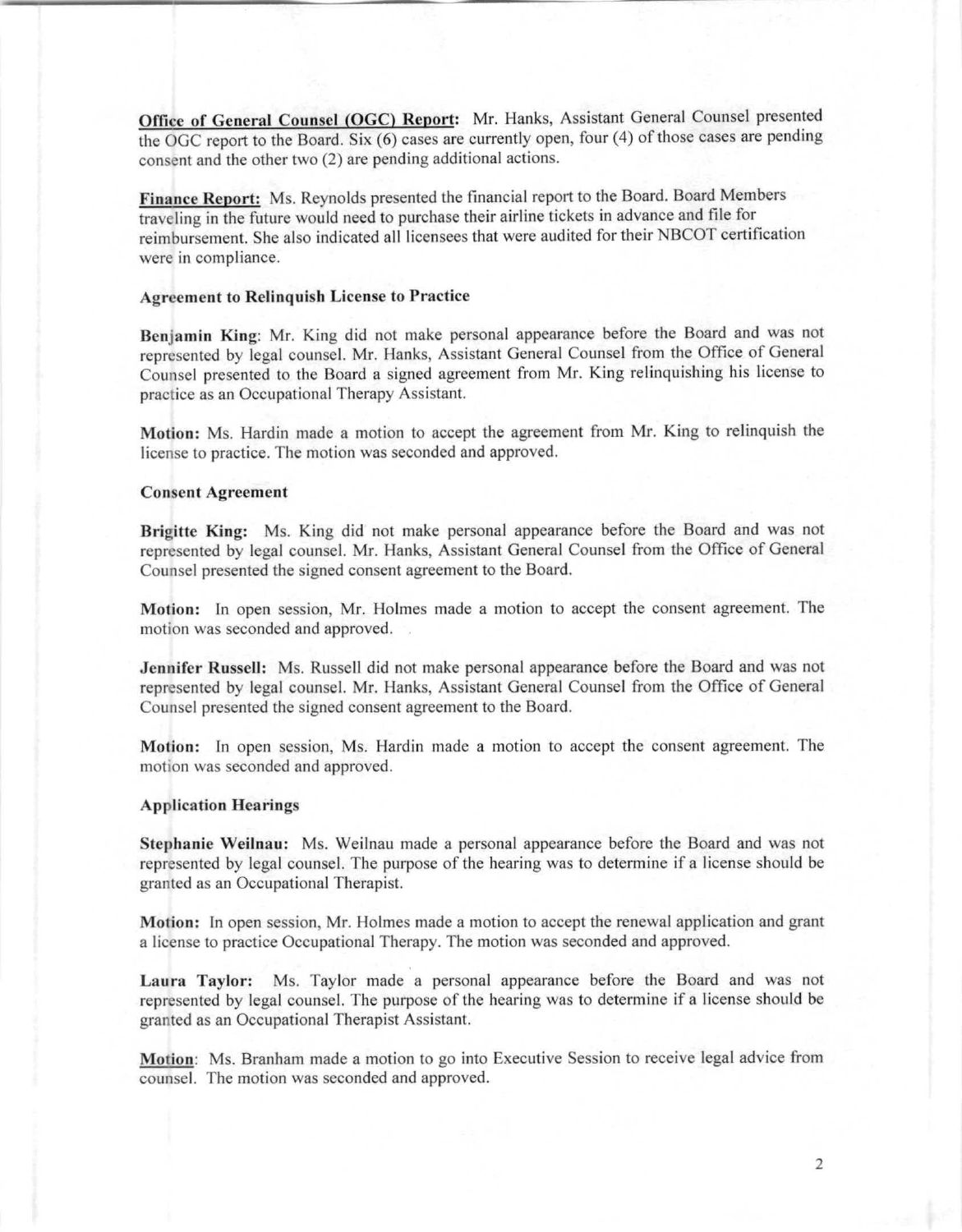(Executive Session:1 No votes were taken during Executive Session.

Motion: Ms. Branham made a motion to come out of Executive Session. The motion was seconded and approved.

Motion: In open session, Ms. Hardin made a motion to accept the reinstatement application and grant a license to practice as an Occupational Therapy Assistant subject to the following conditions; Ms. Taylor must submit quarterly reports to the Board through the next renewal period and be evaluated by the Recovering Professional Program (RPP). Ms. Taylor must be in compliance with any requirements established by the program, failure to do so the license will be subject to administrative suspension. The motion was seconded and approved.

Maria Fox: Ms. Fox made a personal appearance before the Board and was not represented by legal counsel. The purpose of the hearing was to determine if a license should be granted as an Occupational Therapist.

Motion: Ms. Branham made a motion to go into Executive Session to receive legal advice from counsel. The motion was seconded and approved.

**IExecutive Session:** No votes were taken during Executive Session.

Motion: Ms. Branham made a motion to come out of Executive Session. The motion was seconded and approved.

Motion: In open session, Ms. Hardin made a motion to approve the application and grant a license to practice as an Occupational Therapist. The motion was seconded and approved.

Brian Arnold: Mr. Arnold made a personal appearance before the Board and was not represented by legal counsel. The purpose of the hearing was to determine if a license should be granted as an Occupational Therapist Assistant.

Motion: Ms. Hardin made a motion to go into Executive Session to receive legal advice from counsel. The motion was seconded and approved.

(Executivc Session:] No votes were taken during Executive Session.

Motion: Ms. Hardin made a motion to come out of Executive Session. The motion was seconded and approved.

Motion: In open session, Ms. Hardin made a motion to accept the application and grant a license as an Occupational Therapy Assistant subject to the following conditions Mr. Arnold practice shall be subject to restrictions, he cannot work in school settings and cannot see minor patients. The motion was seconded and approved.

Sarah G. Schultz, President, S.C. Occupational Therapy Association: Ms Schultz introduced herself to the Board.